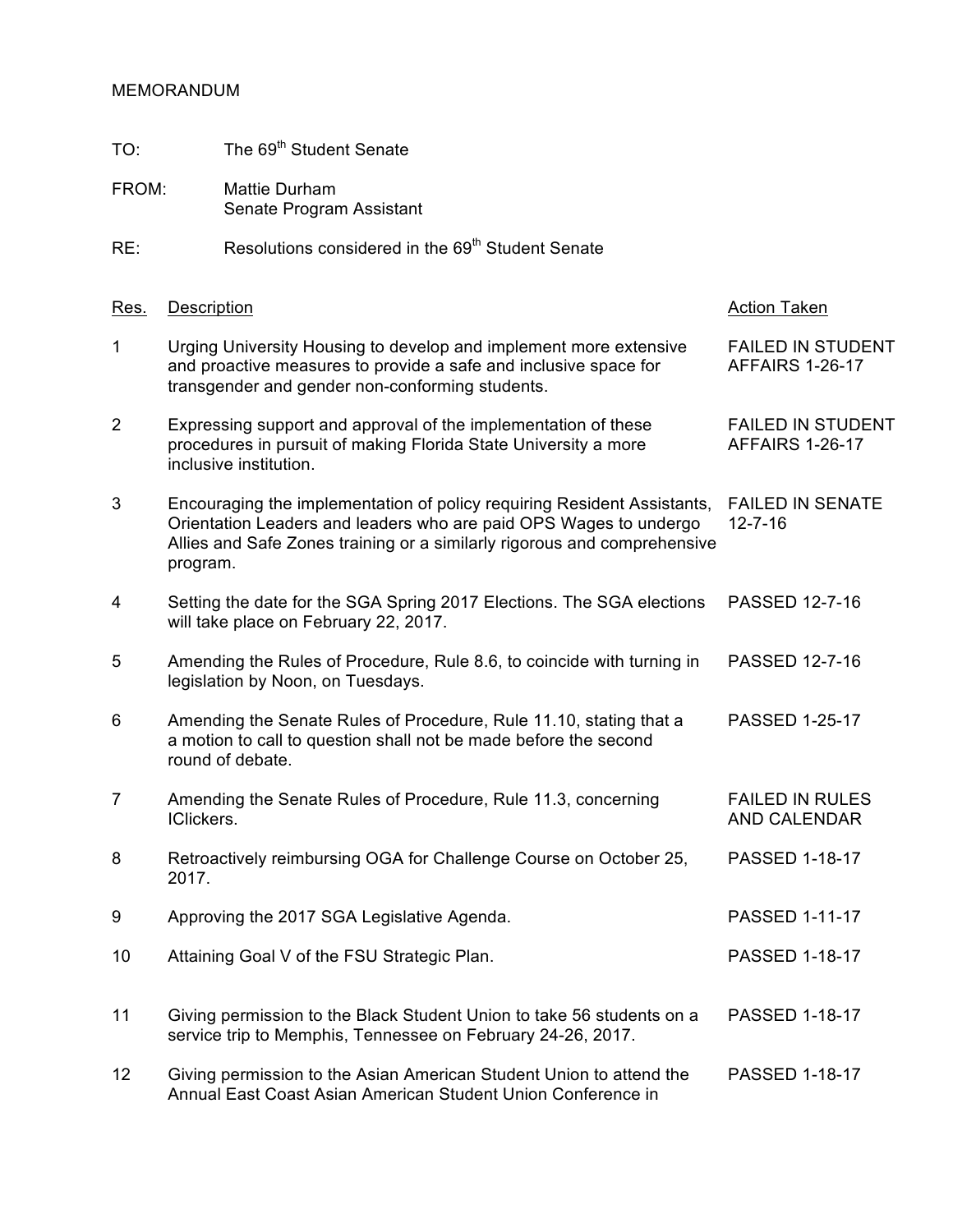| 13 | Raleigh, North Carolina on February 17-19, 2017.<br>Encouraging students to participate in the Green Dot program.                                                                                         | <b>PASSED 1-25-17</b>                                        |
|----|-----------------------------------------------------------------------------------------------------------------------------------------------------------------------------------------------------------|--------------------------------------------------------------|
| 14 | Supporting the Take 15 Initiative and encourages all student to take<br>15 credit hours.                                                                                                                  | <b>WITHDRAWN BY</b><br><b>SPONSOR 2-1-17</b>                 |
| 15 | Standing in Solidarity with fellow Seminoles and the FSU community<br>affected by the executive order and urging the President to reverse<br>this action.                                                 | <b>FAILED IN</b><br><b>STUDENT</b><br>AFFAIRS 2-8-17         |
| 16 | Standing in Solidarity with fellow Seminoles and FSU community                                                                                                                                            | <b>PASSED 2-8-17</b>                                         |
| 17 | affected by the immigration ban.<br>Taking reasonable steps to make FSU campus more green, efficient<br>and sustainable.                                                                                  | <b>PASSED 2-22-17</b>                                        |
| 18 | Supporting the efforts of Title IX Office to ensure the implementation of<br>of inclusivity measures to protect and support the transgender and<br>gender nonconforming community at FSU.                 | <b>FAILED IN</b><br><b>STUDENT</b><br><b>AFFAIRS 3-30-17</b> |
| 19 | Giving permission to the Women Student Union to spend in excess of<br>\$3,000 to bring a speaker, Sonya Renee Taylor, to FSU to speak.                                                                    | <b>PASSED 3-1-17</b>                                         |
| 20 | Giving permission to the Asian American Student Union to spend<br>DanAKADan to FSU on March 25, 2017.                                                                                                     | <b>PASSED 3-1-17</b>                                         |
| 21 | Supporting the Office of Student Sustainability to implement building<br>Initiative with the intent of limiting of FSU energy consumption.                                                                | <b>PASSED 3-8-17</b>                                         |
| 22 | Implementing the Carbon Offset Project at Florida State University.                                                                                                                                       | <b>PASSED 4-12-17</b>                                        |
| 23 | Standing in Solidarity with Standing Rock Sioux Tribe and supporting<br>The rights, sacred land and pursuit of happiness.                                                                                 | <b>FAILED IN</b><br><b>STUDENT AFFAIRS</b>                   |
| 24 | Supporting SB 396 and HB 867 for transparency and accessibility for<br>Federal loan procedures for students.                                                                                              | <b>PASSED 3-8-17</b>                                         |
| 25 | Recognizing the contributions of Chief Howard Tommie of the<br>Seminole Tribe of Florida.                                                                                                                 | <b>PASSED 3-22-17</b>                                        |
| 26 | Giving the Pride Student Union permission to spend more than<br>\$3,000 for a speaker, and stating that the AASU, BSU, HLSU,<br>Women's Center can use their monies for Peace Jam.                        | PASSED 3-22-17                                               |
| 27 | Allowing the Office of Servant Leadership to have their event off-<br>campus at the Gathering.                                                                                                            | <b>PASSED 3-29-17</b>                                        |
| 28 | Amending the Senate Rules of Procedure Rule 4.6-7 and Rule 8.13.                                                                                                                                          | <b>PASSED 4-12-17</b>                                        |
| 29 | Reimbursing funds to DREAM as allowed by statutes for a service<br>trip and stating that DREAM will not be allowed to be reimburse for<br>funds spent retroactively for the remainder of the fiscal year. | <b>PASSED 4-12-17</b>                                        |